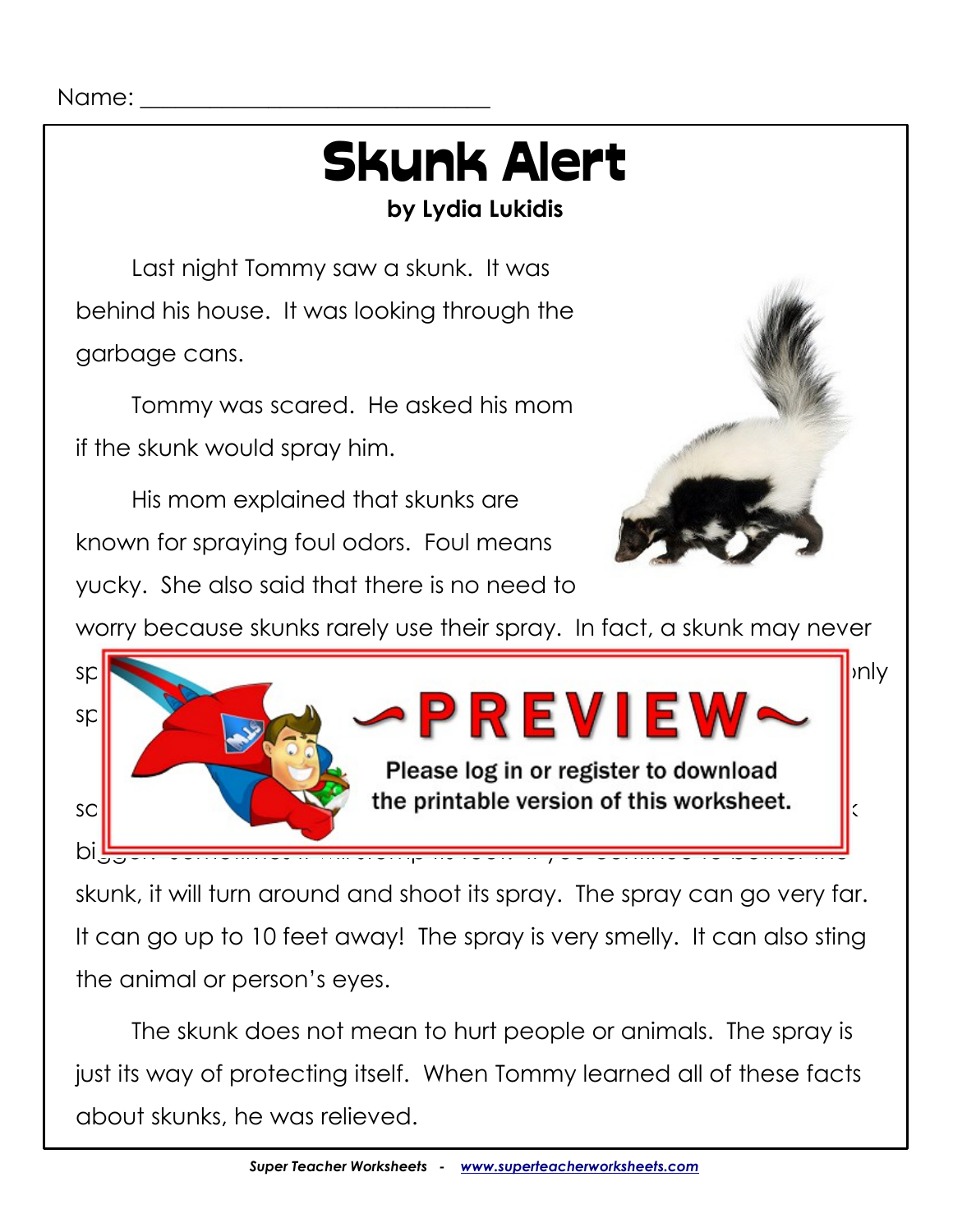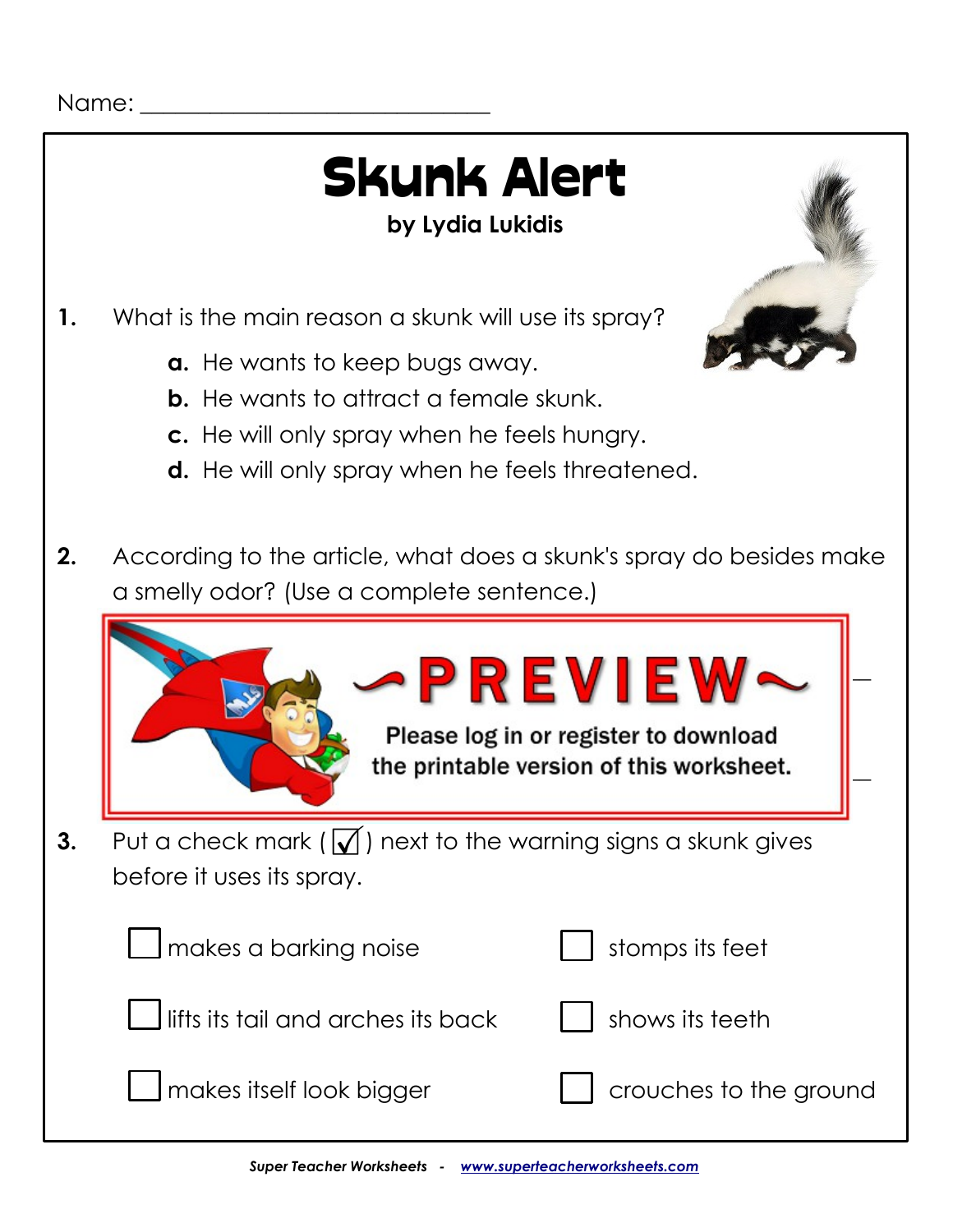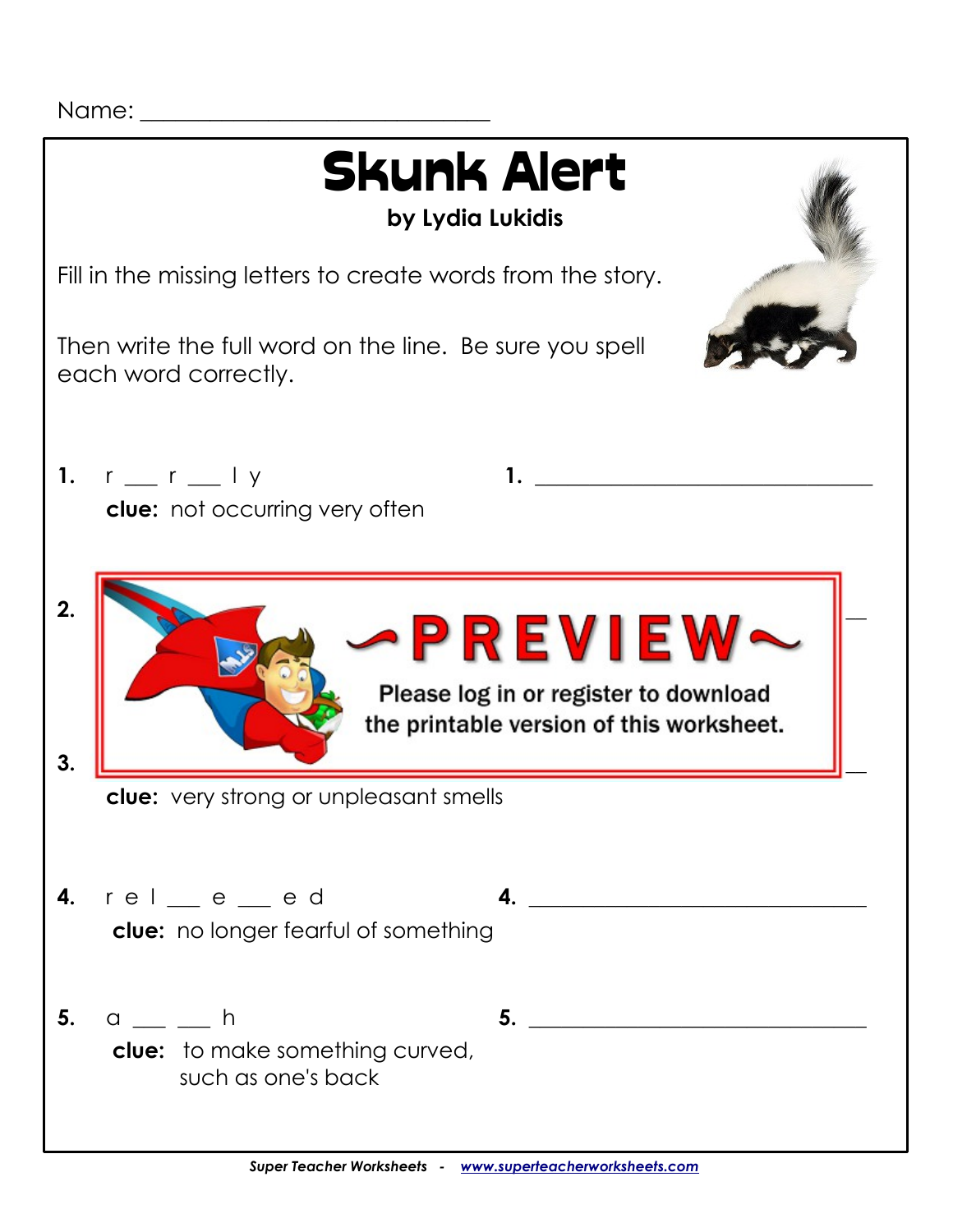# **Skunk Alert**

#### by Lydia Lukidis

In the article, "Skunk Alert," you learned many fascinating facts about skunks.

On the lines below, describe how you would react if you saw a skunk nearby, like Tommy did in the article. How do you think reading this article about skunks may cause you to react differently if you saw one?





Please log in or register to download the printable version of this worksheet.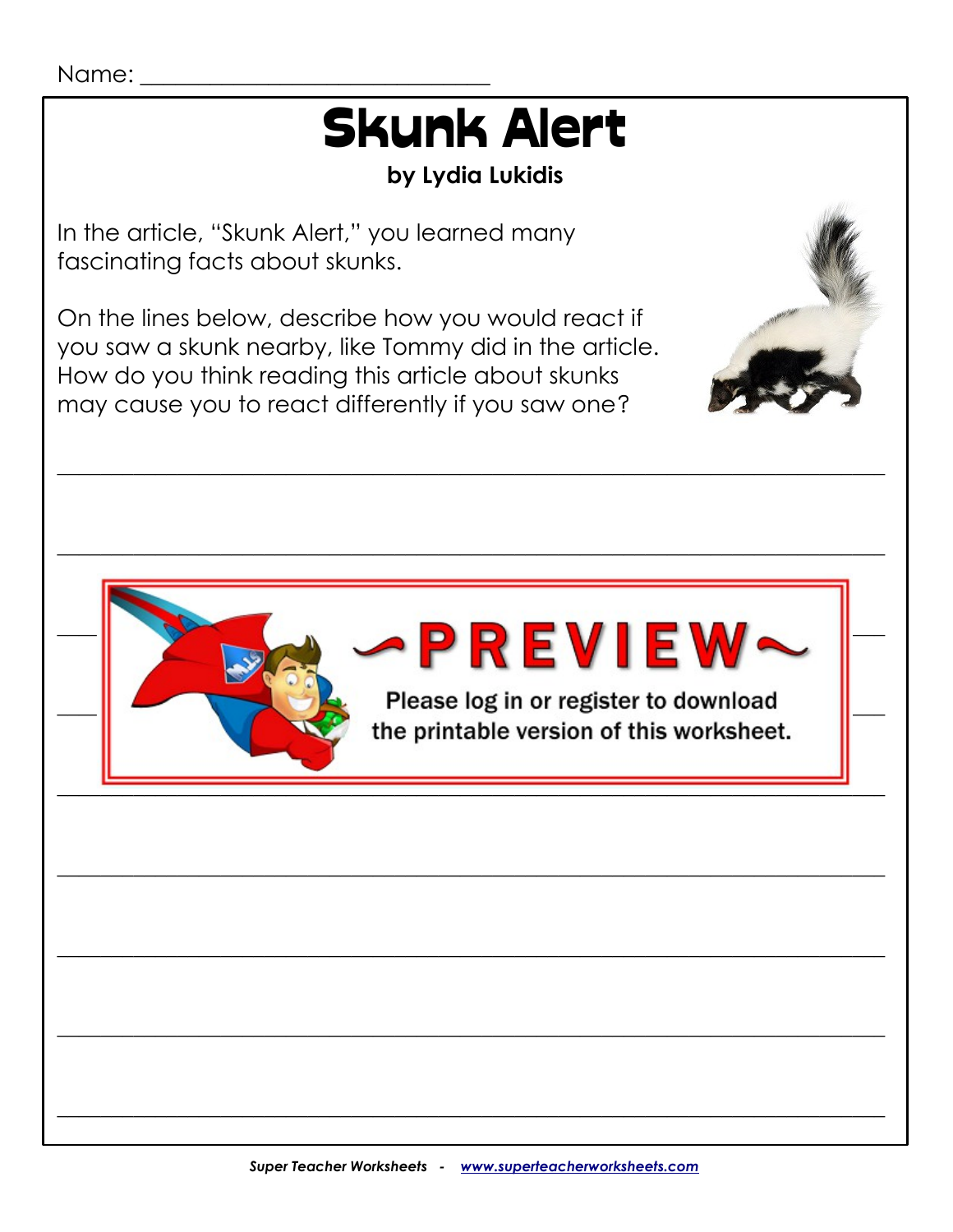### **ANSWER KEY**



**by Lydia Lukidis**

- **1.** What is the main reason a skunk will use its spray? **d.**
	- **a.** He wants to keep bugs away.
	- **b.** He wants to attract a female skunk.